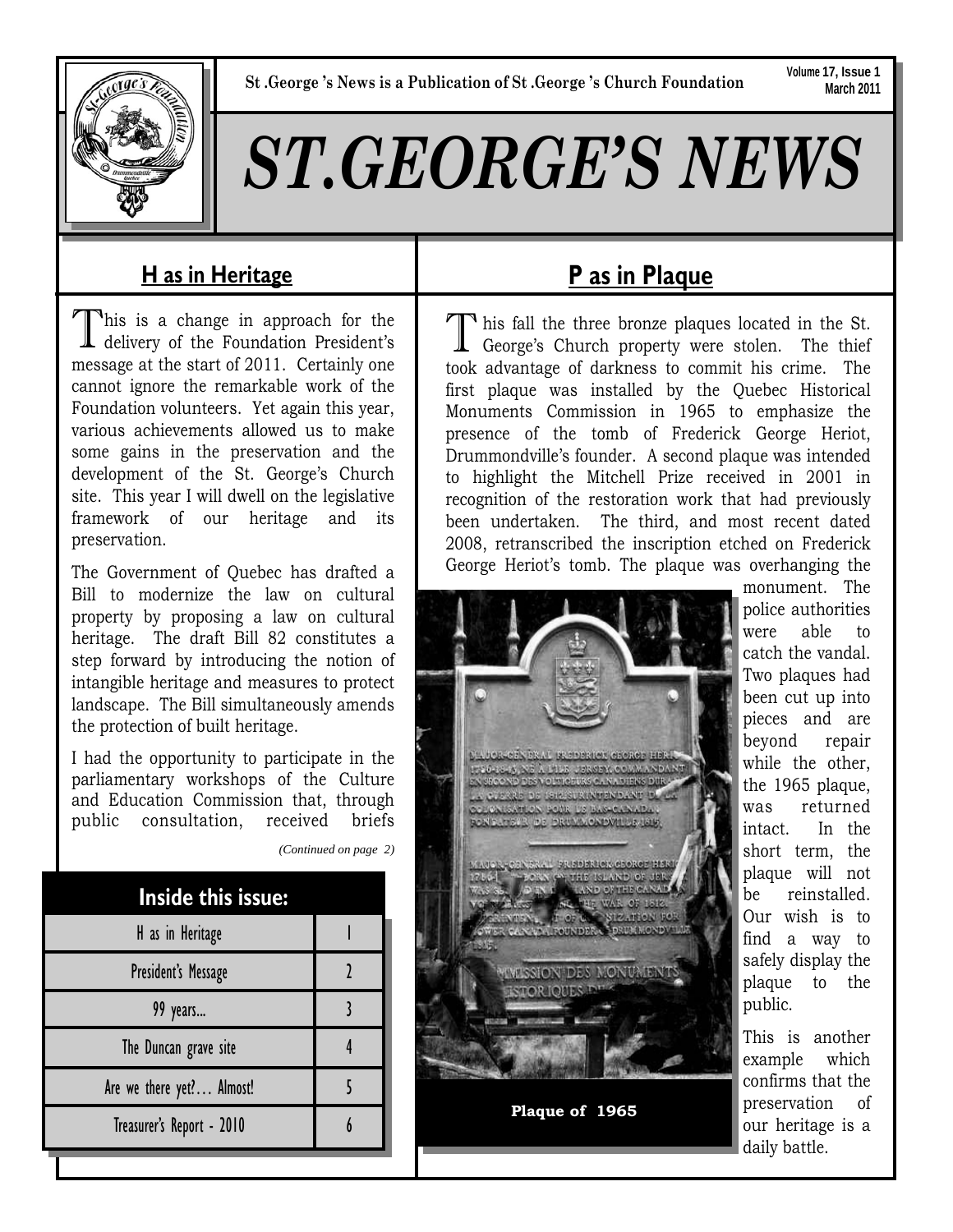

### **Thanks to all heritage supporters**



# **H as in Heritage ( cont'd…)**

*(Continued from page 1)* 

presented by various groups. Indeed, this is a step forward but to evaluate the progress made in terms of protection of heritage one needs to look all around to assess the situation. Despite the progress, many stakeholders have noted that the protection of our heritage remains the jurisdiction of only one ministry, that being *le Ministère de la* 

*Culture, des Communications et de la Condition Féminine*. Several organizations who advocate for the protection of heritage argued in favour of the adoption of a policy that would define our collective will in terms of protection and development of our collective heritage. The policy identifies all stakeholders in Government and gives them an active role in the achievement of the objectives of the policy. Think only of the ministries of transport, environment and education who would all have valid reasons to take responsibility for the protection of heritage linked to their respective activities. Once the way has been defined, all the players in society would work with a clear and well defined vision. "*Heritage: everybody's business"* is a commitment that could be sustained in the modernization of the law. The Minister of Culture would become the head of an interdepartmental committee dedicated to the protection of our heritage. The different stakeholders would help preserve and promote the collective riches. In doing so we would not only take a step forward but rather a giant leap with the result that in a decade many societies will be envious of our vision. The present draft legislation adds a bit of cosmetics to the protection of cultural property currently covered by the Act and introduces the new concept of intangible heritage and the protection of landscapes whose enforcement appears uncertain in several respects.

The current draft legislation will take us a step forward but to insure a genuine protection of our heritage nothing beats the hard work of thousands of citizens involved in their community to ensure the handing down of our collective riches. It is to all these people from all the communities that give generously of their time to whom my thanks go this year. Clearly this includes those who, through their financial or technical support, help these groups achieve this great collective mission for the benefit of present and future generations.

This annual newsletter is for us one of the ways to showcase our local heritage.

Enjoy our newsletter!

Robert Pelletier, architect Foundation President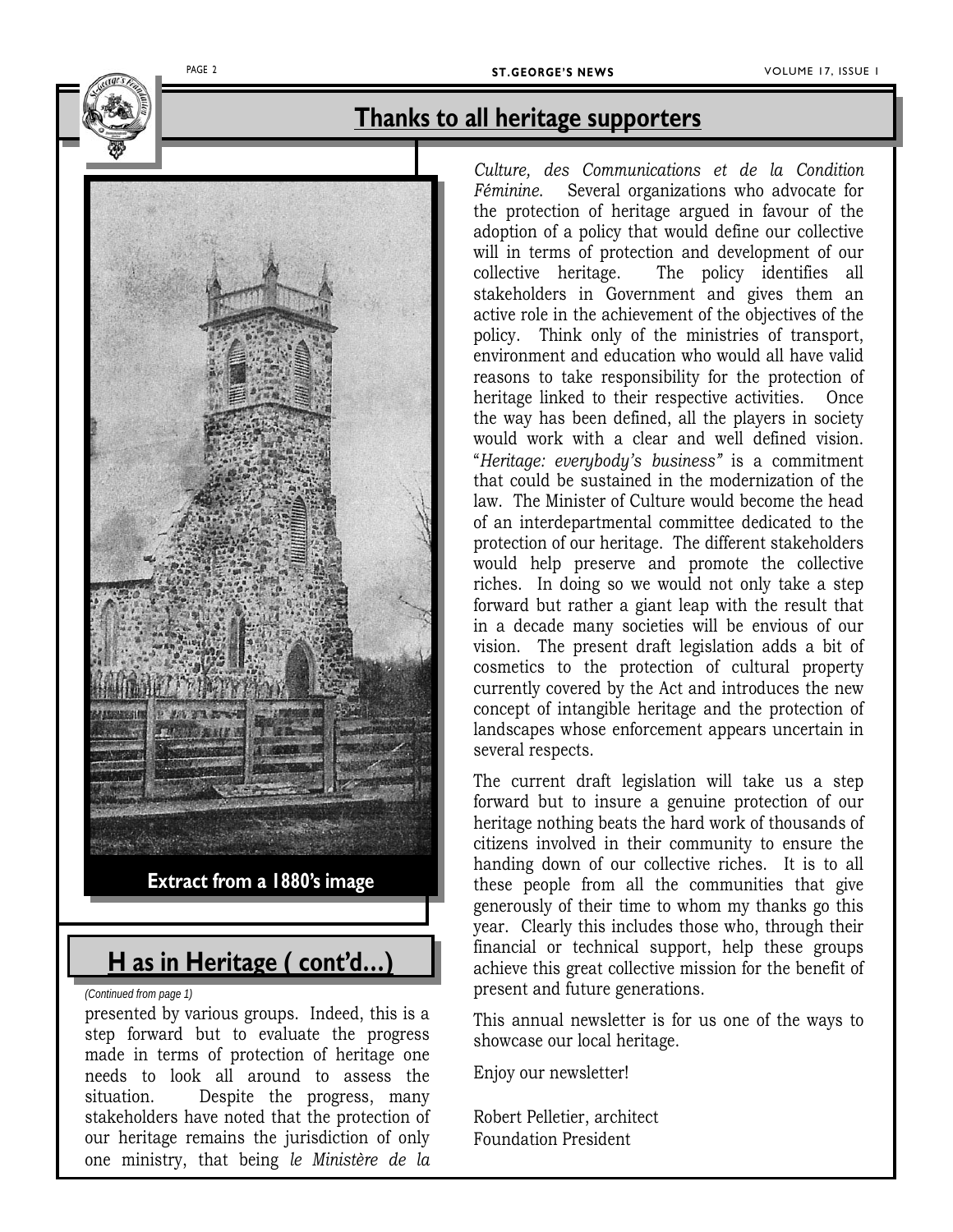### PAGE 3 VOLUME 17, ISSUE 1 **ST.GEORGE'S NEWS**

# **99 years of joyful ringing for the bell at St. George's Church**

Perched high inside its tower, St. George Church's large bronze bell jealously hides its history until a photographer, guided by the intrepid Doris Mace,

climbed the 15 metres separating the bell from the ground using the various ladders attached to the inside of the tower. Photos taken by Christian Fleurant reveal invaluable information, for instance inscriptions on the side of the bell, such as the date of manufacture, the founders' names and owner as well as a passage chosen by the latter.

The history of the bell begins around 1910 when a meeting of the parishioners approves the replacement of the bell offered, a half century earlier, by Miss Margaret Sheppard. An

exorbitant expense at first glance, as the parish, which has only 150 followers, had just recently

resolved its embarrassing financial problems that had delayed maintenance of the Church and the outbuildings. Indeed, in his report of 1908 to Bishop A.H. Dunn, Reverend W.T. Wheeler pointed out that among the urgent matters that had to be dealt with "the bell tower was in very

dangerous condition, not only the framework but several large loose stones could breakaway at any time"

In 1911, they entrust the fabrication of the bell to the London-based firm of Mears & Stainbank. In operation since the end of the XVIIth century, this renowned foundry had cast the bells for the most prestigious public and religious buildings in the British Empire and elsewhere, including the first American Liberty Bell (1752) and the bell hoisted in the Tower of Big Ben in London in 1859 which weighed 13,000kg.

In the autumn of 1912, following a voyage by sea and rail of nearly 8,000 km, the bell arrives at the

Intercolonial Railway station on Lindsay Street, carefully wrapped in an enormous crate. It completes the few remaining metres to its final destination, the walls of St. George's Church, on the horse-drawn cart. Nothing is known about the method used to install the bell at the top of the Tower, an arduous process to be sure due to the absence of a crane and a delicate operation due to the narrowness of the portico in which the bell was to be hoisted. But we can imagine the jubilation of the parishioners when hearing the first peal which finally revealed the richness of its tone.

For one century already, well secured to the wooden beams in the

bell tower, the large bronze bell animates the life of the community that assured its place. It summoned the faithful to the services and Sunday Ves-

> pers. It celebrates the marriages, the baptisms, Episcopal visits and major religious holidays. It sounds the death knell of one of its members and accompanies the funeral procession to the cemetery.Once, it served as an alarm to signal large fires. And, to the con-

trary, it joined in moments of collective joy as in the celebration of the end of the two world wars.

Even in this age of internet, the bell at St.George's Church remains a privileged instrument of communication because it carries memories for the community, practicing or not, Anglican or not. We invite all the Drummondville community, past and present, to proudly commemorate its 100 years of history.

Yolande Allard, January 2011





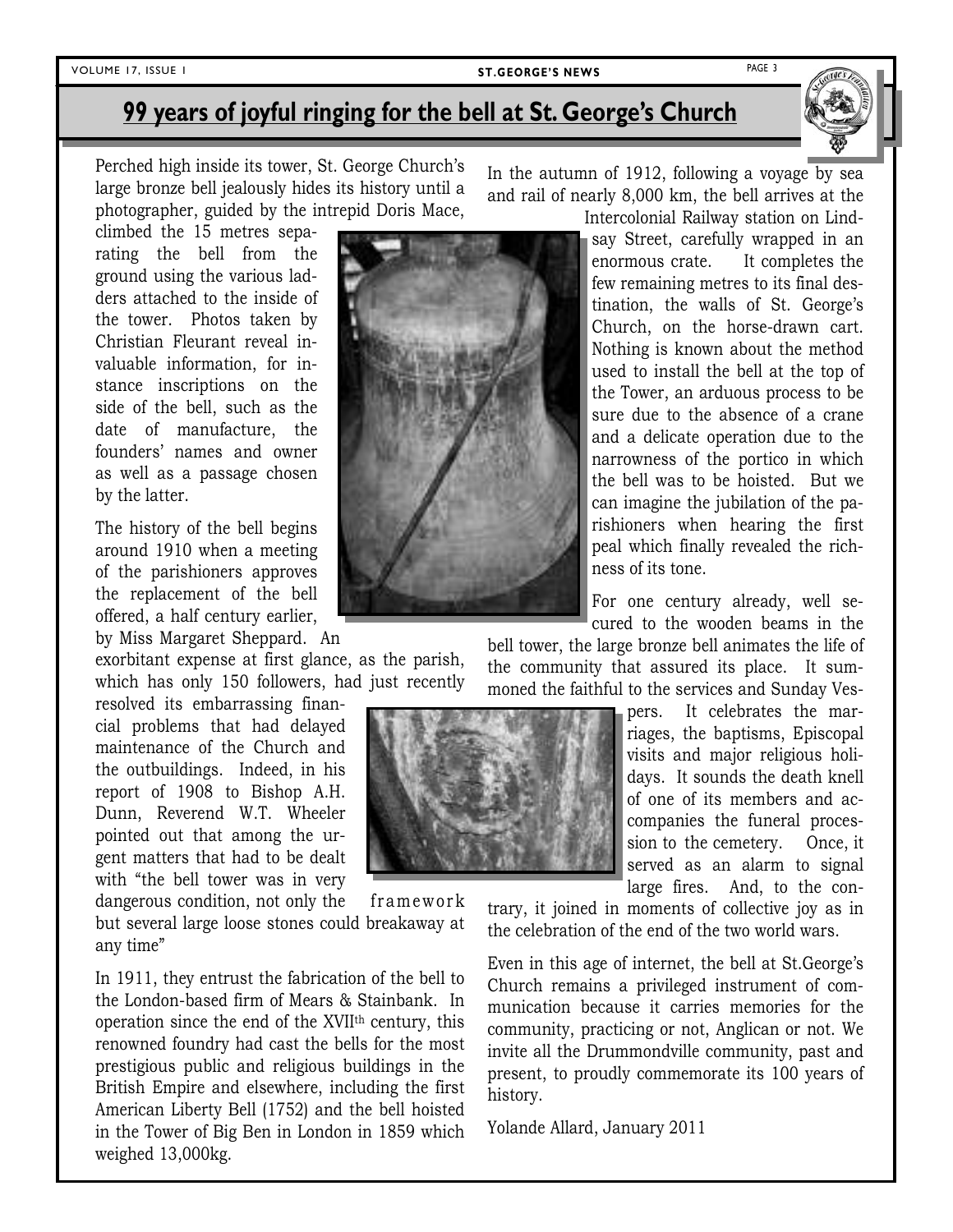### PAGE 4 **ST.GEORGE'S NEWS** VOLUME 17, ISSUE 1

### **The Duncan grave site**

You may recall that the last newsletter described the work that was to be undertaken to restore the Duncan site, the most elaborate in the entire cemetery. The original plan was to complete the restoration during the 2010 graveyard restoration season which is a lot shorter than twelve months. The project involves a number of steps which include dismantling the existing site, restoring the various components (fence, monument, base etc) then putting them all back together. All under the watchful eye of a number of ghosts that are know to frequent the site. The precarious tilt of the obelisk being due to the fractured base supporting it both had to be removed. Photo #1 shows the obelisk being lifted over the ornamen-

tal wrought iron fence using a crane and some well worn slings. Not visible in the photo is this writer biting his nails and covering his eyes behind a nearby tree. Next came the dismantling of the vintage wrought iron fence. The ancient anchors did **not** yield easily but the persistence of our archaeological grave diggers Yves and Len prevailed and all the components of the ornamental wrought iron fence were shipped off for repair, sandblasting and repainting. (Photo: L-R



**Obelisk being removed using sophisticated restoration machinery.** 



**L-R Archaeological grave diggers Len with 10 lb. sledgehammer and Yves with crowbar** 

by a local third-generation wrought iron craftsman. Interestingly, he suspected that they had been fabricated in England and remarked that the steel in the support rods was of extremely good quality, much better than today's steel in his opinion. Late in the fall the fencing was ready for re-installation, a difficult job part of which was completed with snow on the ground, too late to put the obelisk back in place on its new reinforced concrete base that should last at least as long as its predecessor. Come spring, the obelisk will be moved back into the enclosure, a new latch fashioned to replace the piece of rusty wire that held the gate shut for many years, a few flowers added and….. voilà…Victorian splendour!

Len Desfosses

Len, with 10 lb sledge and Yves with crowbar) Unlike the restoration which uses new iron rods secured in 4-foot deep concrete sonotubes, the original installation used iron rods imbedded in large pieces of stone to support the ten posts which support the fence sections. Three of the fence sections required extensive repairs which were carried out

The Foundation continues to need your support.<br>Become a member today or by sending us your tax **deductible donation, you will help the Foundation achieve its mission to restore and preserve our heritage for future generations.**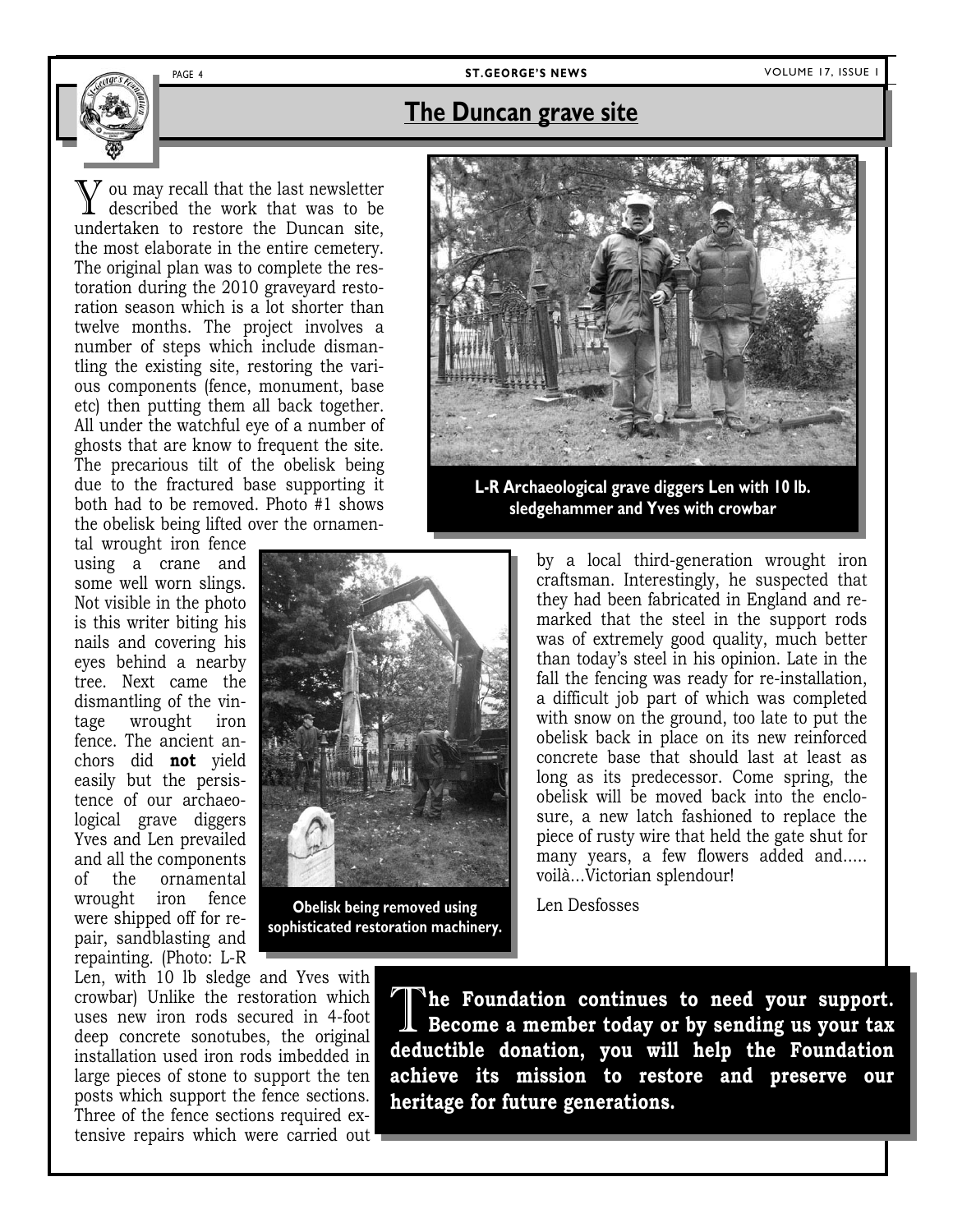### VOLUME 17, ISSUE **ST.GEORGE'S NEWS** PAGE 5

# **Are we there yet?...almost!**

I n the last newsletter, we informed you of our intention to complete the cemetery's interpretative panel project last summer. Oh well, we are still unable to admire them along the side of the Church cemetery. The truth is that during the past year, we devoted our efforts and resources to the restoration of the Duncan grave site. My

friend, Leonard Desfosses talks about this project in another article in this newsletter.

However, we have nonetheless progressed towards the realization of the interpretative panels. Indeed, Ms Yolande Allard, historian and a Foundation contributor, undertook some extensive research on the history of St. George's cemetery and has

prepared a draft text that will appear in English and in French on the interpretative panels.

The plan of the cemetery that will appear on the central panel has been chosen. It is a plan that was drafted in 1921. It was a very difficult task to determine who was buried in the cemetery from the internment of Elizabeth Duncan in 1820 to its closure due to overcrowding in 1920. In order to establish a list, a committee made up of Doris Mace, our archivist, Leonard Desfosses and I, accessed several documents:

Brother René Desrosiers' records recounting the history of the Church and cemetery from 1815 to 1966;

The cemetery plan of 1921;

The cemetery plan drawn by Reverent Gordon Peabody, Minister at St. George's from 1968 to 1972;

The plan by Mr. Raymond Woods realized in 1993 and finally,

The survey conducted by the directors of the Foundation in 2004.

Finally we have made progress in the determination of the physical aspects of the interpretation panels:

The style, the dimensions and the location have been approved by the Foundation;

The layout of the map, text and other elements have been determined;

Preliminary plans have been prepared;



Two contractors have been consulted to confirm the feasibility of the project.

The Cemetery Committee will continue the preparation of this project throughout the spring. It will also establish the final budget. The Foundation will then seek financial as-

> sistance from public agencies and finally will go out for tenders.

> We should be able to carry out this project in the summer 2011 and show you photographs in the Foundation's next newsletter. And the title of the article which will present the photo-

graphs should be "We're there".

Yves Toutant



# **Annual Feast of** *St.George* **Saturday, June 4, 2011** Tickets available from Directors